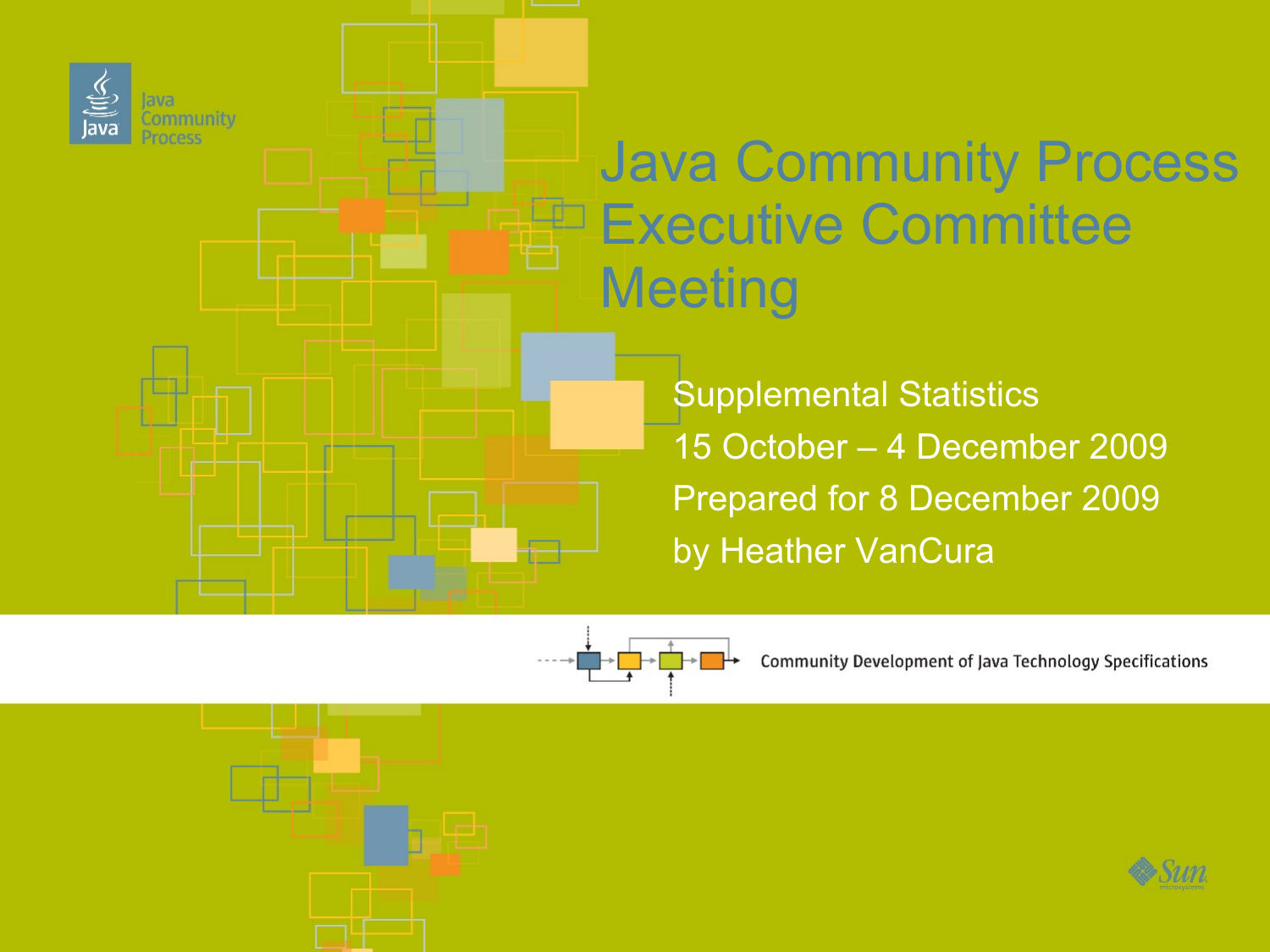**2**C





#### ➢**JSR 332: JSR Review – Email Client API for Java ME**

➢ **\* Closed 30 November**

#### ➢**JSR 326: Early Draft Review – Post Mortem JVM Diagnostics API**

➢ **Closed 28 November**

➢**JSR 299: Proposed Final Draft – Web Beans** ➢**JSR 303: Final Release – Bean Validation** ➢**JSR 279: Final Release – Service Connection API for Java ME**

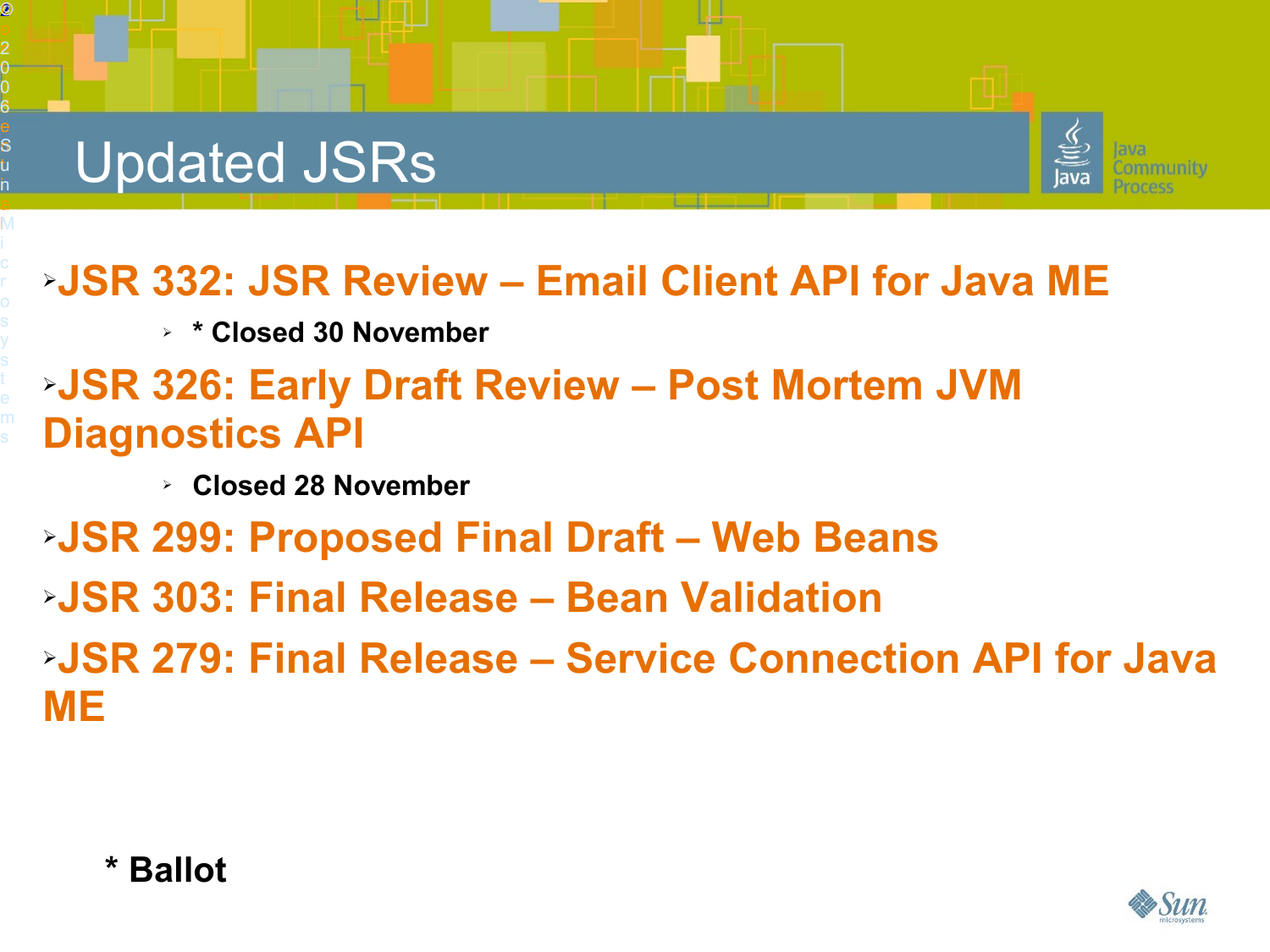### Updated JSRs

**3**C

©<br>020

f i d

0

S t i a

u n

M



- ➢ **JSR 115: Maintenance Review 7 Java Authorization Contract for Containers Closed 18 November**
- ➢ **JSR 56: Maintenance Review 5 Java Network Launching Protocol and API Closes 24 December**
- ➢ **JSR 311: Maintenance Release- Java API for RESTful Web Services (JAX-RS)**

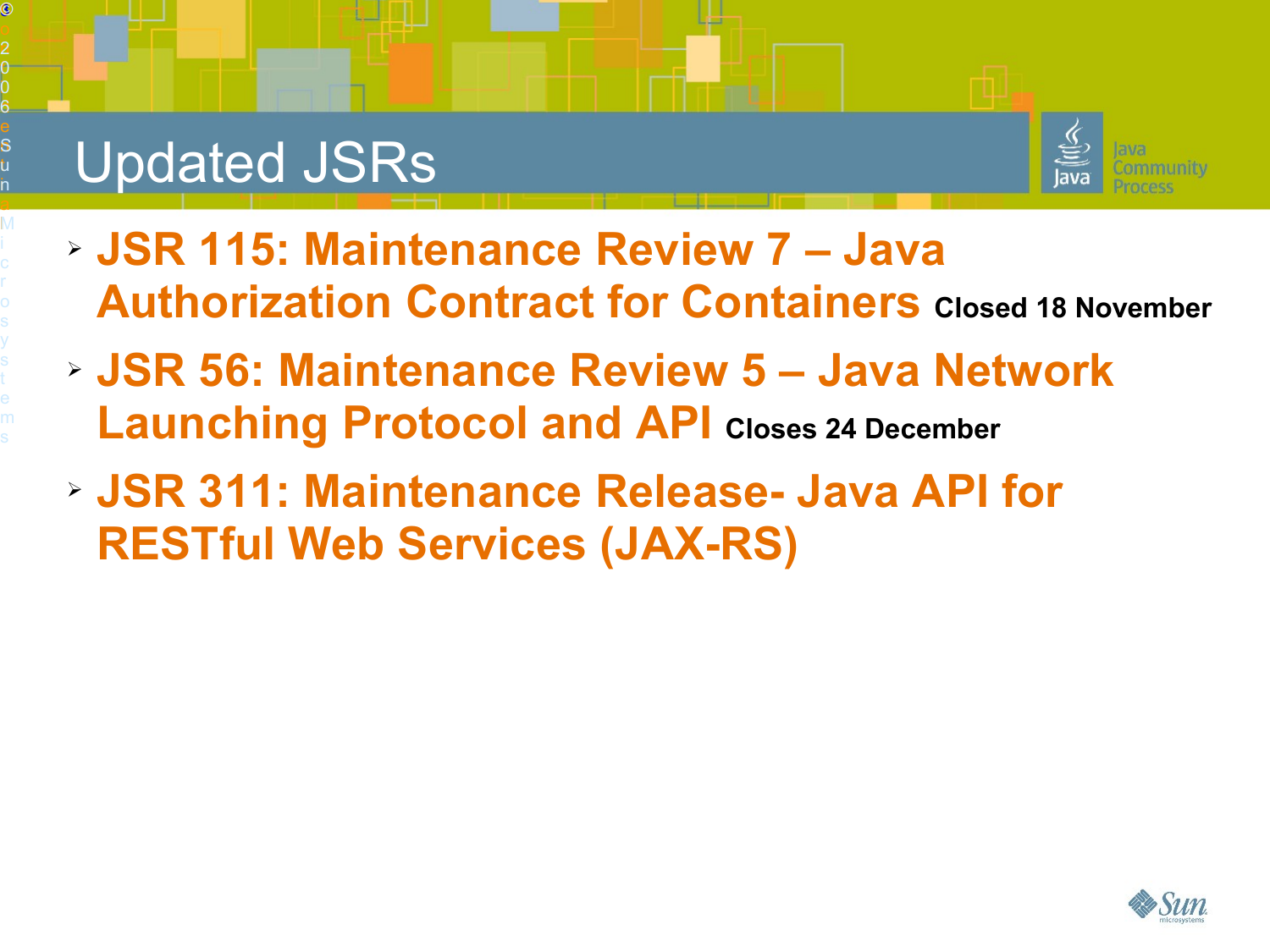**4**C

©<br>020

f i d

0

S t i a

u n

M

6<br>e<br>S



- ➢ **JSR 316: Java Platform, Enterprise Edition 6 (Java EE 6) – Final Approval Ballot (SE/EE)**
	- ➢ **12 yes votes: Eclipse, Ericsson, Fujitsu, Google, HP, IBM, W Keil, D Lea, Oracle, T Peierls, Red Hat, Sun**
	- ➢ **1 no vote: Apache**
	- ➢ **2 abstain: Intel, SAP**
	- ➢ **1 not voted: SpringSource**

### ➢ **JSR 299: Web Beans – Final Approval Ballot (SE/EE)**

- ➢ **13 yes votes: Apache, Ericsson, Fujitsu, Google, HP, Intel, W Keil, D Lea, Oracle, T Peierls, Red Hat, SAP, Sun**
- ➢ **1 no vote: IBM**
- ➢ **2 not voted: Eclipse, SpringSource**

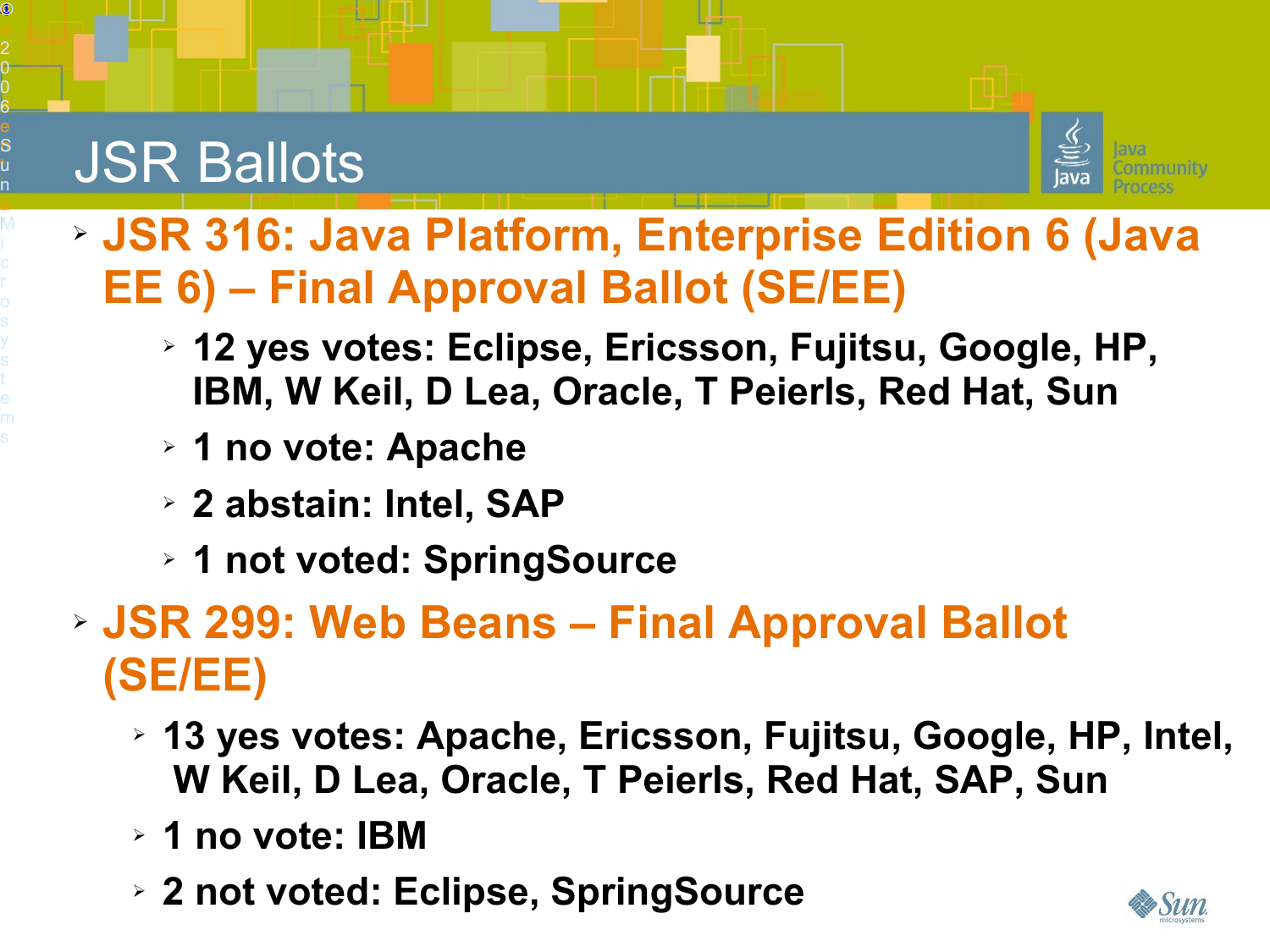**5**C

©<br>020

f i d

0

S t i a

u n

M



- ➢ **13 yes votes: Ericsson, Fujitsu, Google, HP, Intel, IBM, W Keil, D Lea, Oracle, T Peierls, Red Hat, SAP, Sun**
- ➢ **1 no vote: Apache**
- ➢ **2 not voted: Eclipse, SpringSource**
- ➢ **JSR 317: Java Persistence 2.0 Final Approval Ballot (SE/EE)**
	- ➢ **13 yes votes: Ericsson, Fujitsu, Google, HP, IBM, Intel, W Keil, D Lea, Oracle, T Peierls, Red Hat, SAP, Sun**
	- ➢ **1 no vote: Apache**
	- ➢ **2 not voted: Eclipse, SpringSource**

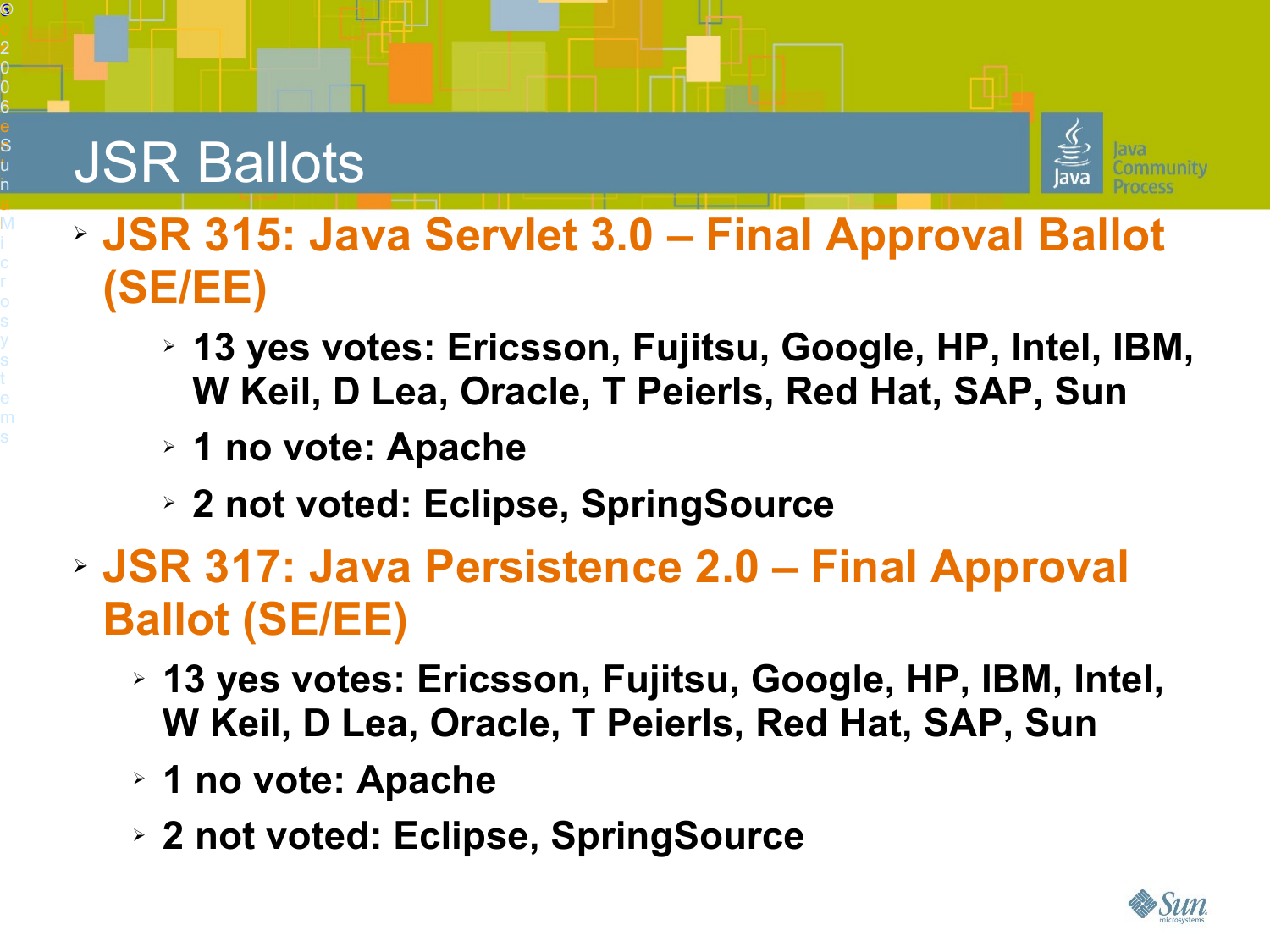

**6**C

©<br>020

f i d

0

S t i a

u n

M

6<br>e<br>S

#### ➢ **JSR 318: JavaBeans 3.1 – Final Approval Ballot (SE/EE)**

- ➢ **13 yes votes: Ericsson, Fujitsu, Google, HP, Intel, IBM, W Keil, D Lea, Oracle, T Peierls, Red Hat, SAP, Sun**
- ➢ **1 no vote: Apache**
- ➢ **2 not voted: Eclipse, SpringSource**
- ➢ **JSR 322: Java EE Connector Architecture 1.6 Final Approval Ballot (SE/EE)**
	- ➢ **13 yes votes: Ericsson, Fujitsu, Google, HP, IBM, Intel, W Keil, D Lea, Oracle, T Peierls, Red Hat, SAP, Sun**
	- ➢ **1 no vote: Apache**
	- ➢ **2 not voted: Eclipse, SpringSource**

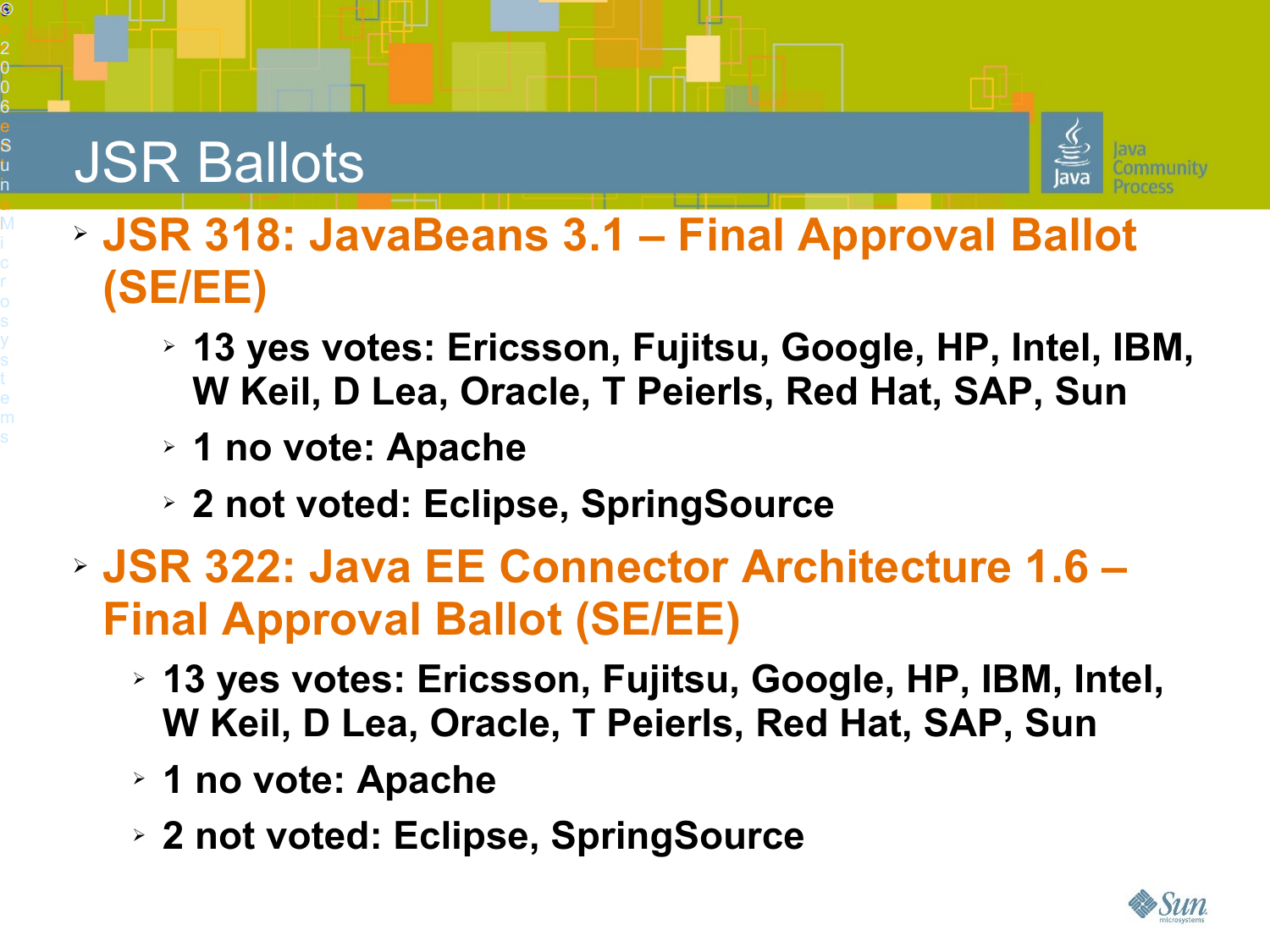**7**C

©<br>020

f i d

0

S t i a

u n

M



- ➢ **JSR 303: Bean Validation Final Approval Ballot (SE/EE)**
	- ➢ **12 yes votes: Eclipse, Ericsson, Google, HP, IBM, Intel, W Keil, D Lea, Oracle, Red Hat, SAP, Sun**
	- ➢ **4 not voted: Apache, Fujitsu, Nortel SpringSource**

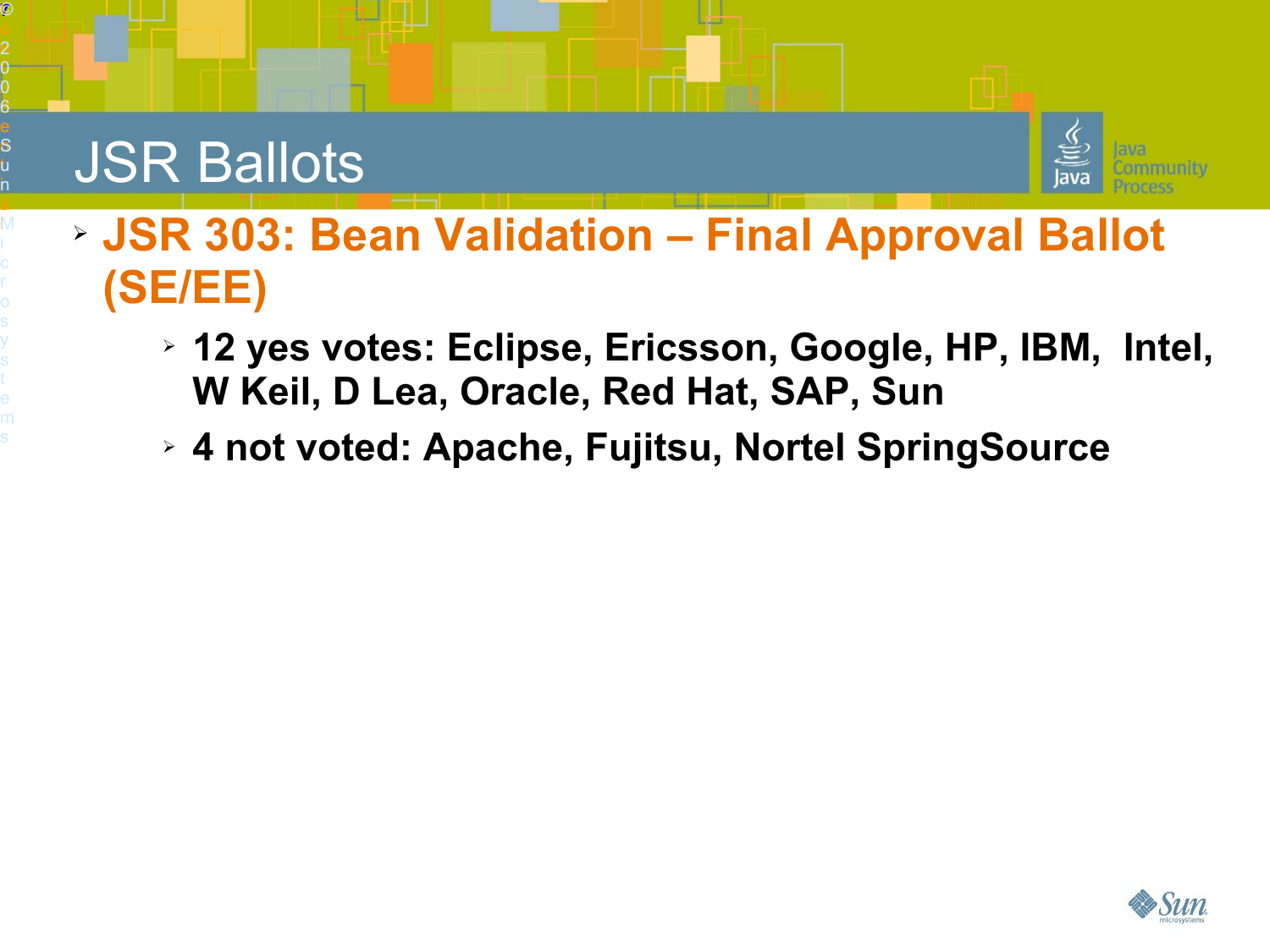**8**C

©<br>020

f i d

0

S t i a

u n

M



- ➢ **JSR 271: Mobile Information Device Profile 3 Final Approval Ballot (ME)**
	- ➢ **14 yes votes: AT&T, Aplix, IBM, Nokia, Orange, RIM, SK Telecom, Samsung, S Sheedy, Siemens, Sony Ericsson, T-Mobile, Time Warner, Vodafone**
	- ➢ **1 abstain: Sun**
- ➢ **JSR 287: Scalable 2D Vector Graphics API 2.0 for Java ME – Final Approval Ballot (ME)**
	- ➢ **15 yes votes: AT&T, Aplix, IBM, Nokia, Orange, RIM, SK Telecom, Samsung, S Sheedy, Siemens, Sony Ericsson, T-Mobile, Time Warner, Sun, Vodafone**

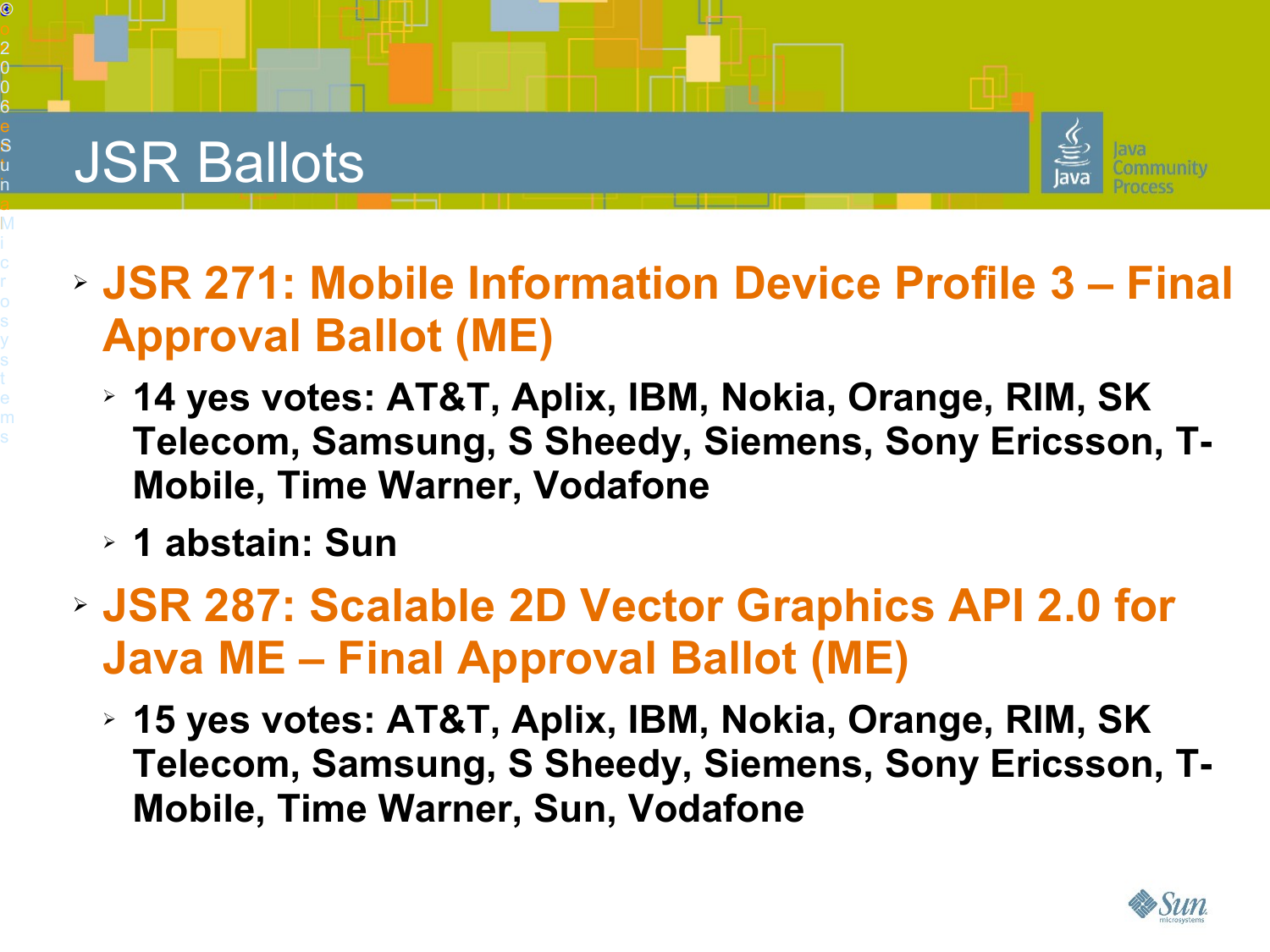**9**C

©<br>20<br>0

f i d

0

S t i a

u n

M

6<br>e<br>S



#### ➢ **JSR 300: DRM API for Java ME– FAB (ME)**

- ➢ **10 yes votes: Aplix, Orange, SK Telecom, Samsung, S Sheedy, Siemens, Sony Ericsson, Sun, T-Mobile, Time Warner**
- ➢ **2 no votes: IBM, RIM**
- ➢ **1 abstain: Nokia**
- ➢ **2 not voted: AT&T, Vodafone**
- ➢ **JSR 327: Dynamic Contents Delivery Service API for Java ME – Public Review Ballot (ME)**
	- ➢ **11 yes votes: AT&T, Aplix, Nokia, Orange, SK Telecom, Samsung, S Sheedy, Siemens, Sony Ericsson, Sun, Vodafone**
	- ➢ **1 no vote: IBM**
	- ➢ **3 not voted: T-Mobile, Time Warner Cable, Vodafone**

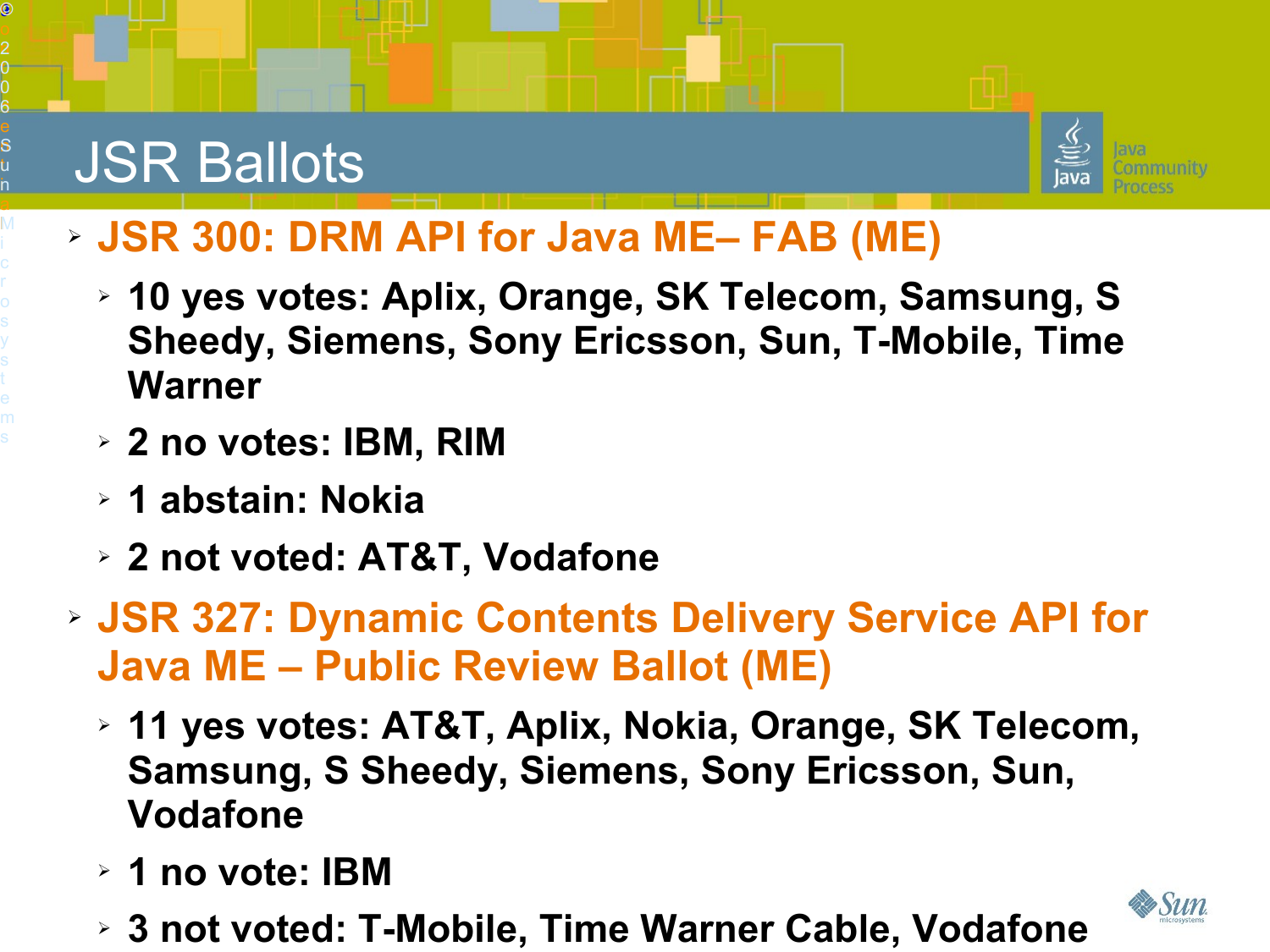**0)** 

©<br>20<br>0

f i d

0

S t i a

u n

M



- ➢ **JSR 332: Email Client API for Java ME– JSR Review Ballot (ME)**
	- ➢ **13 yes votes: Aplix, IBM, Nokia, Orange, SK Telecom, Samsung, S Sheedy, Siemens, Sony Ericsson, Sun, T-Mobile, Time Warner,, Vodafone**
	- ➢ **1 abstain: RIM**
	- ➢ **1 not voted; AT&T**

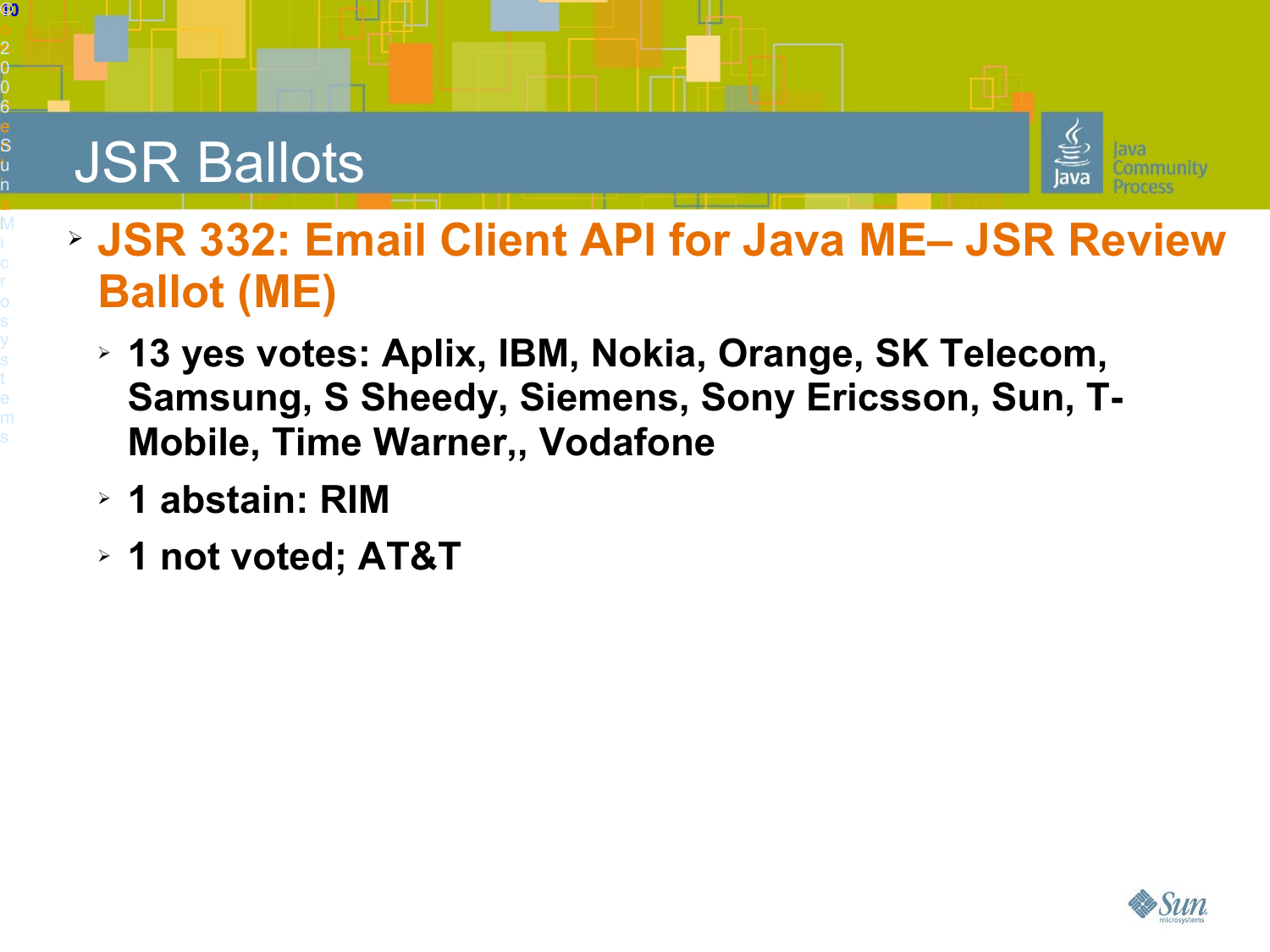### JSR Voting (SE/EE)

**01** 

©<br>20<br>0

f i d

0

S t i a l M

u n

6<br>e<br>S





#### **©** Sun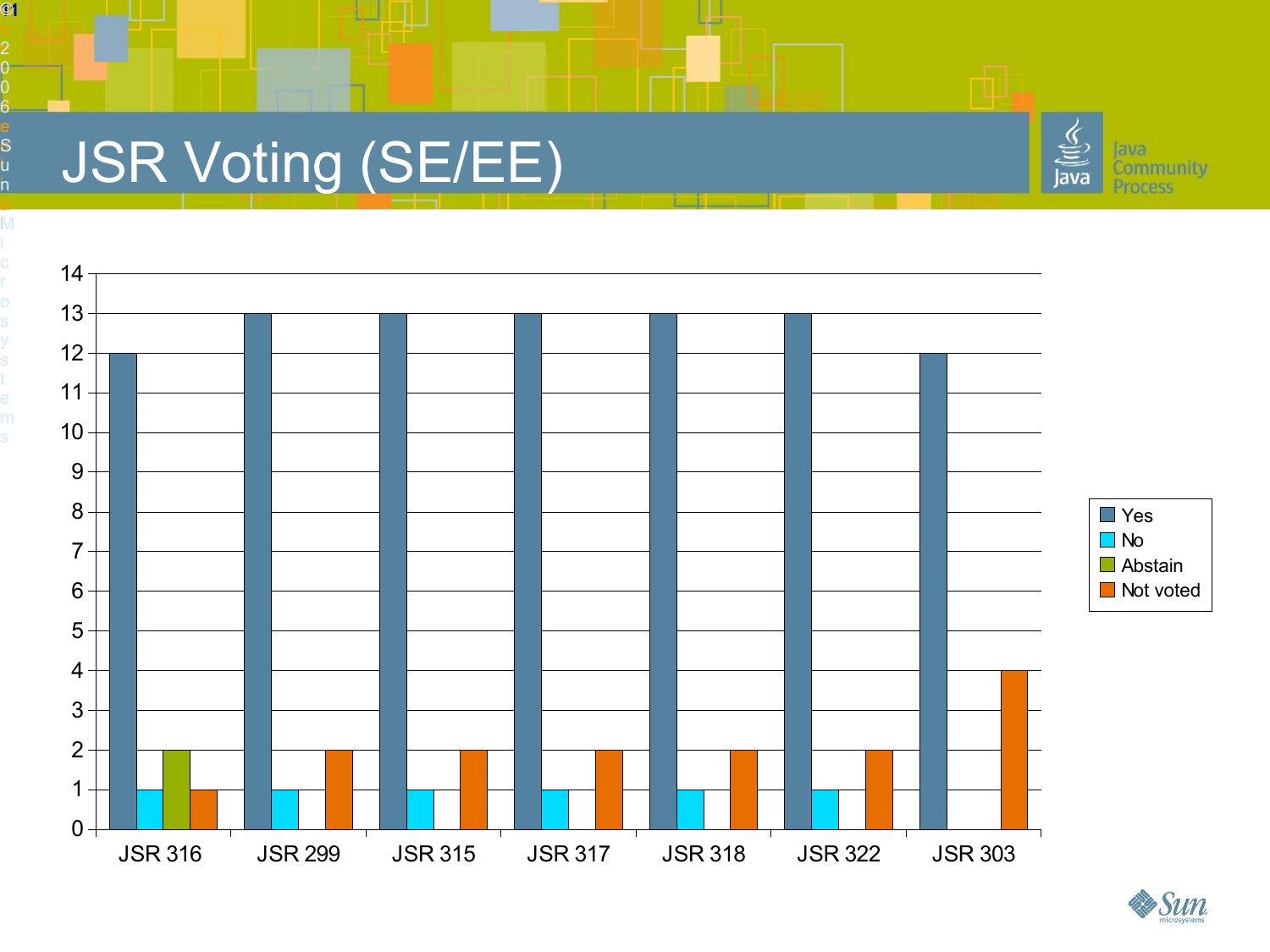### JSR Voting (ME)

**02** 

f i d

0

©<br>20<br>0

S t i a l M

u n





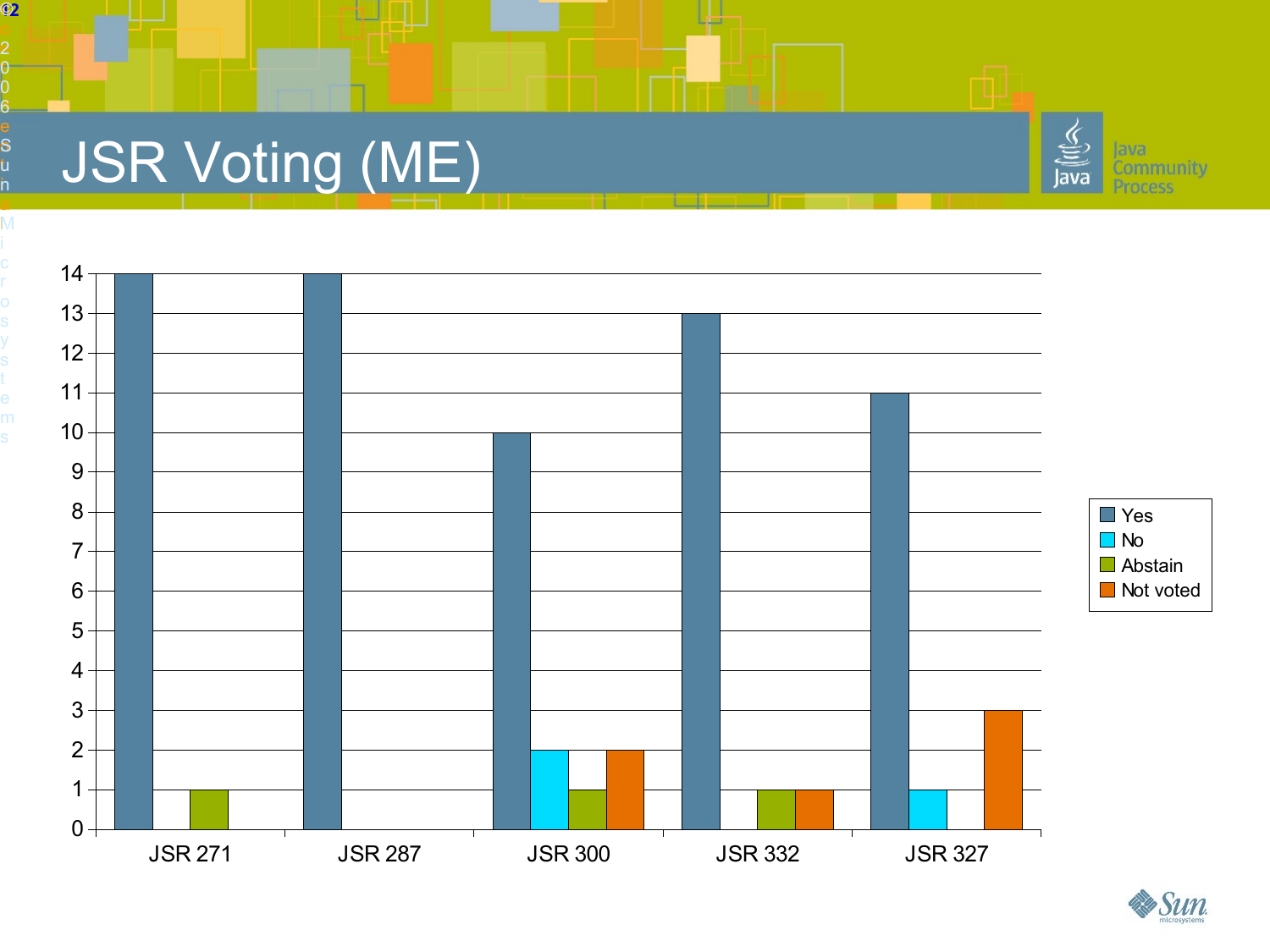## $\stackrel{\scriptscriptstyle \bullet}{\scriptscriptstyle \circ}$  JCP Aliases





**03** 

f i d

0

©<br>20<br>0

S t i a

n

6<br>e<br>S

### **[admin@jcp.org](mailto:admin@jcp.org)**

**For members to get the password for Community Review and the TCK tools as well as answers to questions about EGs and JSPAs.**



### **[spec-submit@jcp.org](mailto:spec-submit@jcp.org)**

**To submit materials for JSR stages or updates to the JSR detail pages.**



### **[pmo@jcp.org](mailto:pmo@jcp.org)**

**For any general issues and to get answers to all JCP questions.**



### **[webmaster@jcp.org](mailto:webmaster@jcp.org)**

**For issues with jcp.org, email and aliases.**

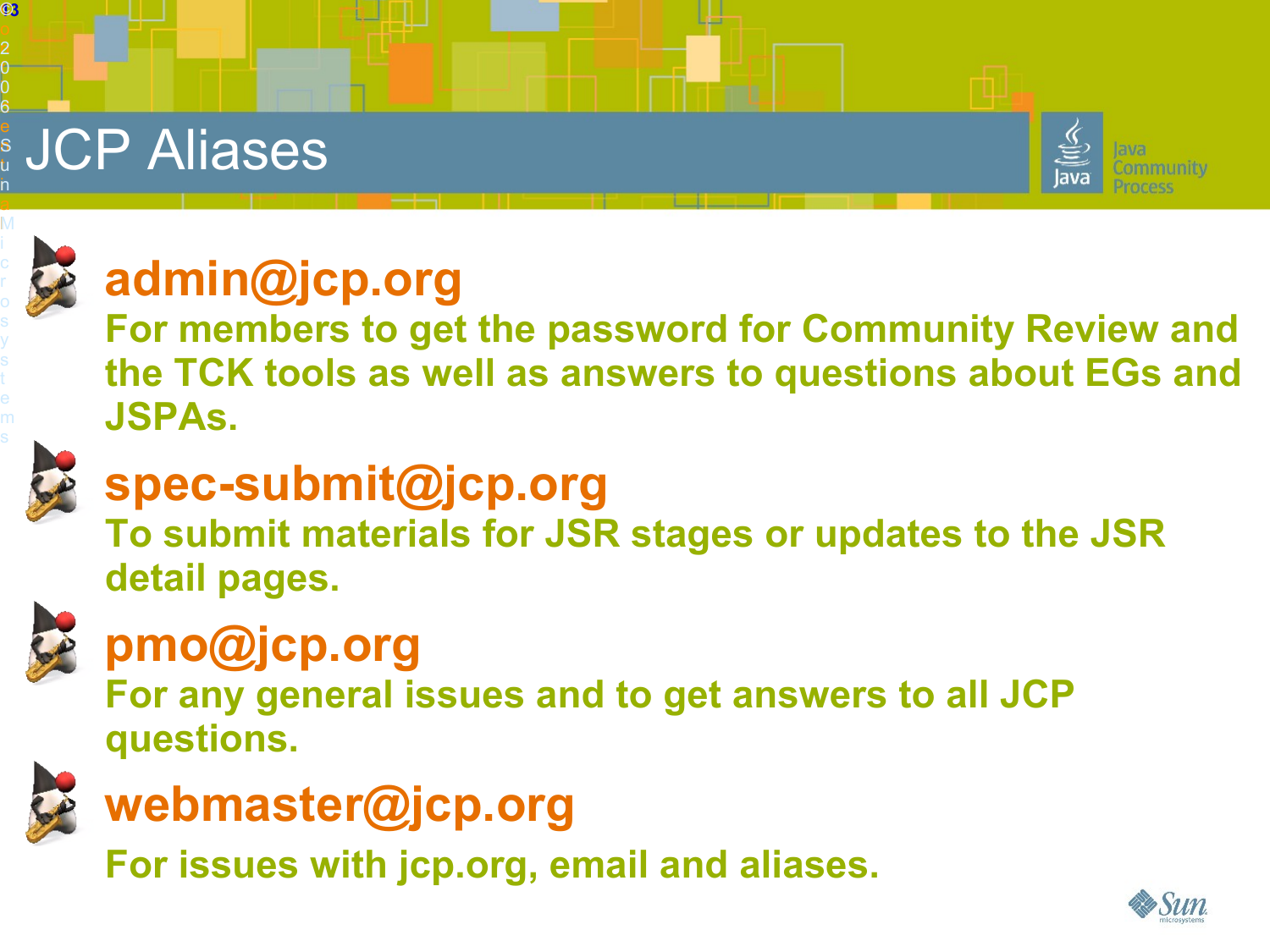### Holiday Schedule

**04** 

f i d

0

©<br>20<br>0

S t i a

u n

M

6<br>e<br>S



**PMO Closed 21 December – 4 January: last ballot of 2009 starts on 8 December, first of 2010 starts on 5 January**

**Frohe Weihnachten - Buon Natale - Joyeux Noël - Feliz Navidad - Merry Christmas - Feliz Natal - Glædelig Jul - Wesołych Świąt - Hyvää Joulua - Καλά Χριστούγεννα - God Jul - Nollaig Shona - Chuc Mung Giang Sinh - Veselé Vánoce**